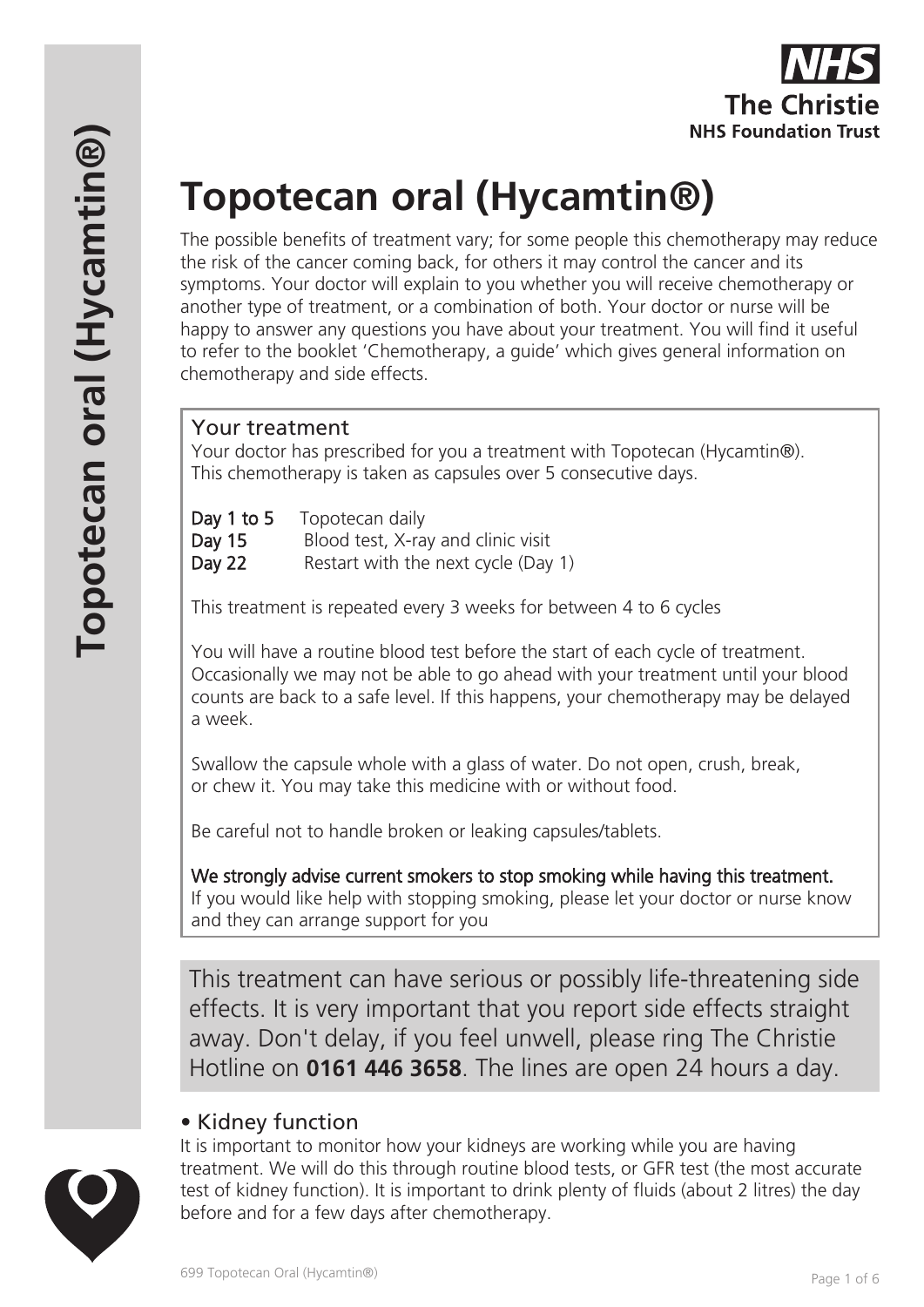## Increased risk of serious infection

You are vulnerable to infection while you are having chemotherapy. Minor infections can become life-threatening in a matter of hours if left untreated. Symptoms of infection include fever, shivering, sweats, sore throat, diarrhoea, discomfort when you pass urine, cough or breathlessness. We recommend that you use a digital thermometer so you can check your temperature. You can buy one from your local chemist. You may be given injections or antibiotics to help reduce the risk of having a serious infection.

#### If you feel unwell, you have symptoms of an infection or your temperature is 37.5ºC or above, or below 36ºC contact The Christie Hotline straight away.

#### Flu vaccinations

Is it alright for me to have a flu jab during the time I'm having chemotherapy? It's safe to have a flu jab, but depending on the sort of chemotherapy you have had, it may not give quite as much protection against infection as usual. Some patients may need two vaccinations. However, if you're thinking of having any other vaccinations, do check with your Christie doctor first, because some vaccines should be avoided.

#### Possible side effects

Chemotherapy can cause many different side effects. Some are more likely to occur than others. Everyone is different and not everyone gets all the side effects. Most side effects are usually temporary, but in some rare cases they can be life-threatening. It is important to tell your hospital doctor or nurse about any side effects so they can be monitored and, where possible, treated.

# Common side effects (more than 1 in 10)

#### • Diarrhoea

If this becomes a problem while you are having treatment, contact The Christie Hotline for advice. If you develop severe diarrhoea it is important to contact The Christie straightaway as this may be a sign of a serious infection. Don't delay!

## • Anaemia (low number of red blood cells)

While having this treatment you may become anaemic. This may make you feel tired and breathless. Let your doctor or nurse know if these symptoms are a problem. You may need a blood transfusion.

#### • Bruising or bleeding (Warning!)

This treatment can reduce the production of platelets which help the blood clot. Tell your doctor if you have any unexplained bruising or bleeding, such as nosebleeds, bloodspots or rashes on the skin, and bleeding gums. You may need a platelet transfusion.

#### • Nausea and vomiting (sickness)

Nausea and vomiting are commonly associated with chemotherapy but the severity of this varies from person to person. Anti-sickness medication may be given along with your chemotherapy to prevent this. You will also be given anti-sickness tablets to take at home. If you continue to feel or be sick, contact your GP or this hospital, because your anti-sickness medication may need to be changed or increased.

## • Hair thinning

Your hair may thin gradually during your treatment. You may notice your hair beginning to fall out 10 to 14 days following your first course of treatment. This time scale varies from person to person. Sometimes your hair may thin sufficiently for this to be noticeable to others. Please remember that this is a temporary side effect and your hair will grow back when your treatment is completed. Very rarely, hair loss can be permanent.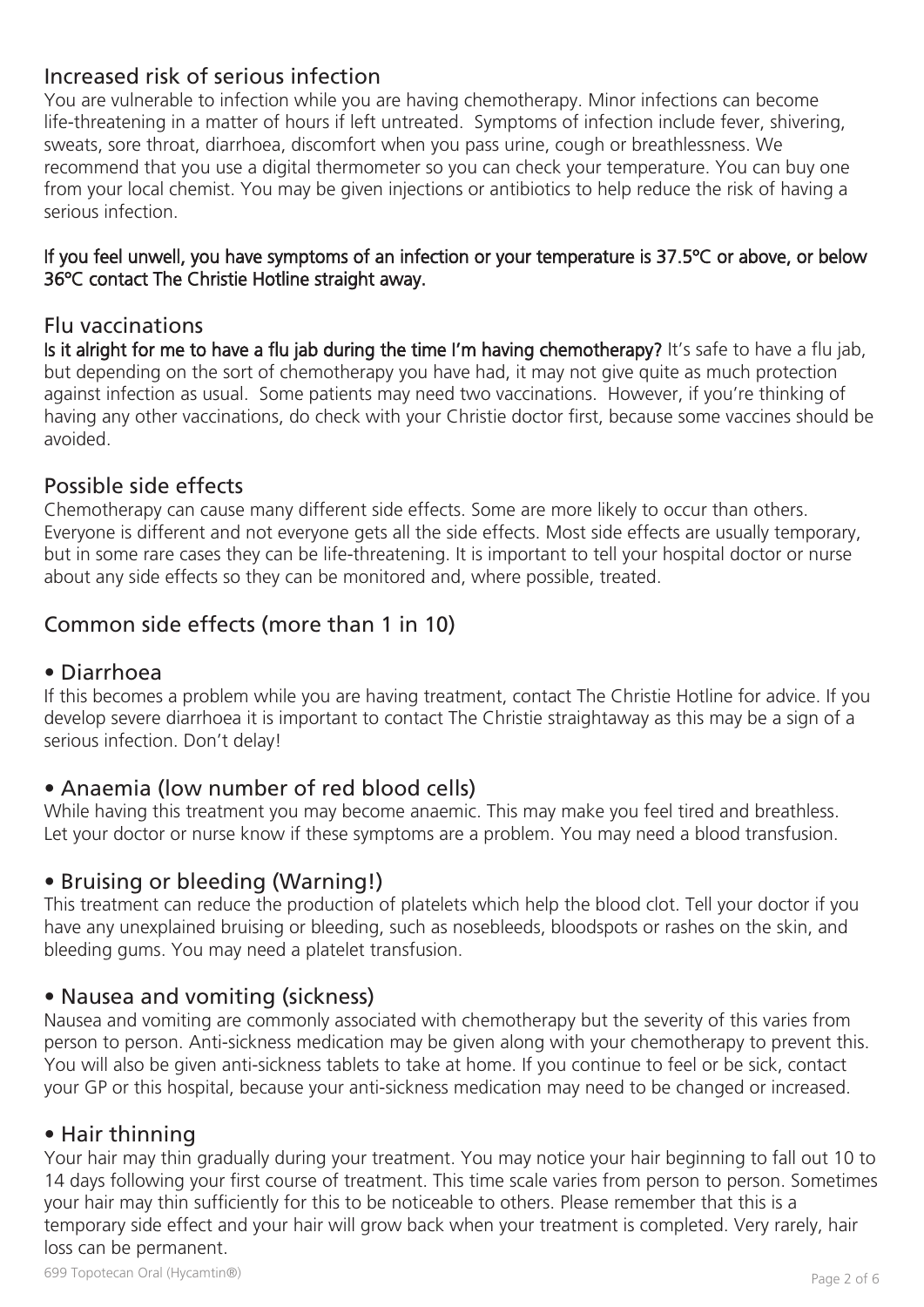The cancer information centre offers a coping with hair loss service to all patients where support, information and advice will be given. Drop in, contact 0161 446 8100 or email informationcentre@christie.nhs.uk. Information about the wig service can also be found here and vouchers for wigs can also be obtained for eligible patients. The wig room also provides a drop in service, please see The Christie leaflet 'The wig fitting service' for further information.

The Maggie's Centre runs a Talking Heads hair loss support workshop for anyone who is anticipating or experiencing hair loss (both men and women). These sessions cover the practicalities of hair loss as well as offering support with its emotional impact. Contact Maggie's on 0161 641 4848 or email manchester@maggiescentres.org.

## Uncommon side effects (less than 1 in 10)

#### • Skin Rash

You may develop a skin rash. This is usually mild and easily treated. Please tell your doctor on your next visit.

#### • Heartburn

Chemotherapy treatment can cause indigestion or reflux. Heartburn can be treated with medication from your GP. If you do not have immediate relief please contact The Christie Hotline as further assessments may be needed to exclude other causes for your symptoms.

## • Shortness of breath (pneumonitis) (Warning!)

This treatment can cause inflammation of the tissue in your lungs. Symptoms of this include a cough that will not settle, fever or breathing difficulties. If you develop severe shortness of breath it is important to contact The Hotline on 0161 446 3658 straight away as this may be serious. Don't delay!

#### • Strange taste

Occasionally during treatment you may experience a strange taste, sometimes described as metallic or bitter. A strongly flavoured sweet or mint may help with this.

#### • Sore mouth

Your mouth may become sore or dry, or you may notice small mouth ulcers during this treatment. Drinking plenty of fluids and cleaning your teeth regularly and gently with a soft toothbrush can help to reduce the risk of this happening. We can prescribe a mouthwash for you to use during treatment. You can dilute this with water if your mouth is sore. Ask your doctor or nurse for further advice. There is also general mouth care information in the chemotherapy booklet. If you continue to have a sore mouth, please contact The Christie Hotline on 0161 446 3658.

## • Tingling and numbness in the fingers or toes

This is uncommon and it is usually only mild and temporary. On rare occasions, this may be permanent. You should report these symptoms to your doctor on your next hospital visit.

#### • Lethargy

Chemotherapy often makes you feel tired and lacking in energy. It can be frustrating when you feel unable to cope with routine tasks. If you do feel tired, take rest and get help with household chores. If necessary, take time off work. Gentle exercise such as a daily walk can be beneficial.

#### • Constipation

Try to drink plenty of fluids and eat foods high in fibre. Report this to your hospital doctor who may prescribe a suitable laxative. Ask the staff for a copy of 'Eating: help yourself' which has useful ideas about diet when you are having treatment.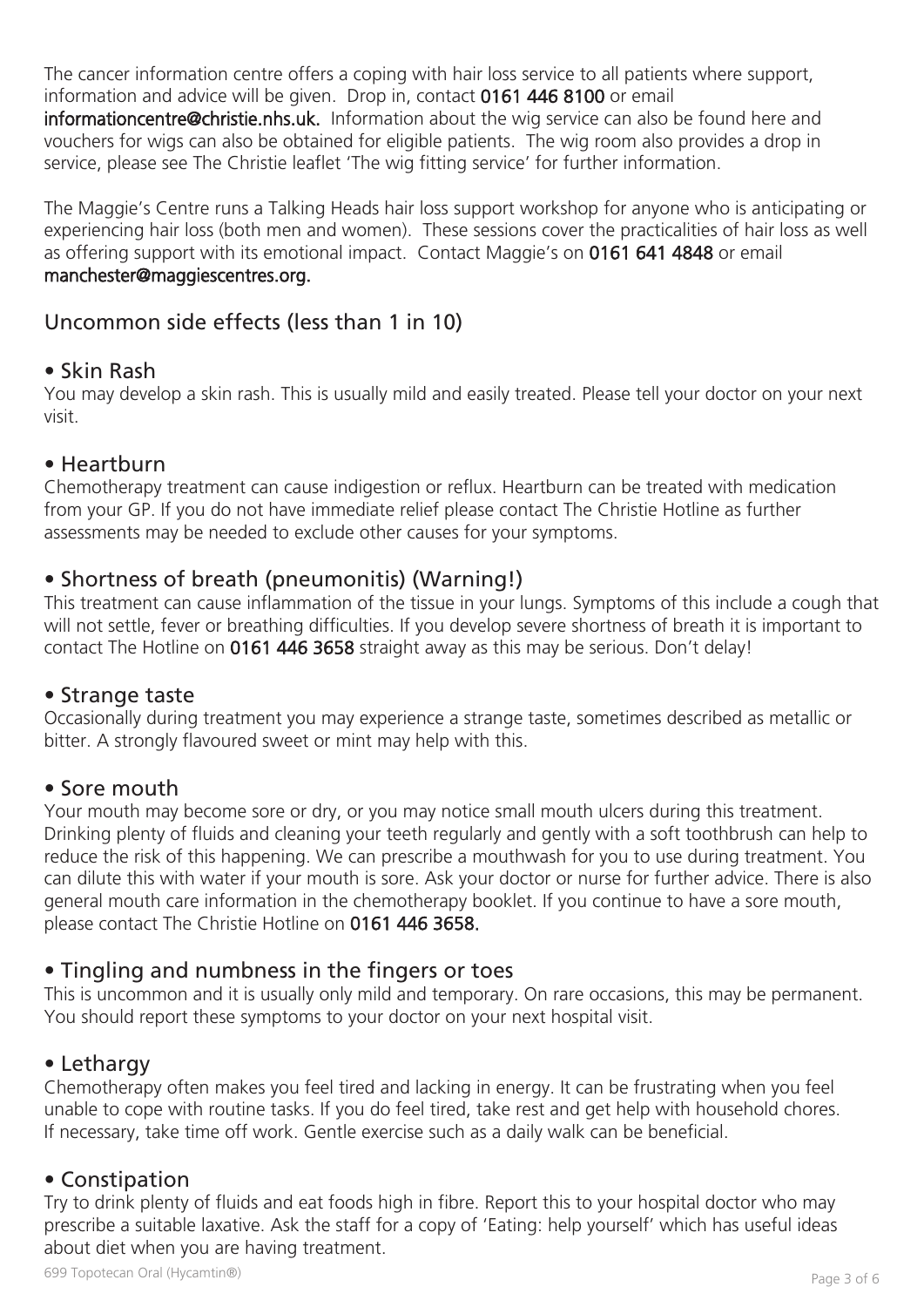# Serious and potentially life threatening side effects

In a small proportion of patients chemotherapy can result in very severe side effects which may rarely result in death. The team caring for you will discuss the risk of these side effects with you.

#### Other medicines:

Please ask your doctor at The Christie for advice about any other medication you are taking, including non-prescribed medicines, complementary therapies and herbal medicines.

### Sex, contraception and fertility

Protecting your partner and contraception: We recommend that you or your partner use a condom during sexual intercourse while you are having the course of chemotherapy. Chemotherapy is dangerous to unborn babies and this will also protect you and your partner from any chemotherapy drugs that may be present in semen and in the vagina. If you suspect that you may be pregnant please tell your doctor immediately.

Fertility: This chemotherapy may affect your ability to have children. Your doctor or nurse should have discussed this with you. If not, please ask them before you start treatment.

#### Loss of periods

Due to the effect of chemotherapy on the ovaries, you may find that your periods become irregular or stop. This is more likely in women over the age of 40 when most women will notice some change in their periods. It is less common in women under the age of 40 but does still happen and can result in significant menopausal symptoms (see section below). Even if your periods stop completely during chemotherapy your periods may come back several years later. This means that you may be able to become pregnant even many years after chemotherapy. It is very important to use contraception if you don't want to get pregnant.

#### Menopausal symptoms

When the ovaries stop working due to chemotherapy or during a natural menopause most women experience symptoms such as hot flushes, sweats (night and day) and vaginal dryness. These hormonal changes can make the vagina feel as though it has shrunk and become less easy to stretch. This is called vaginal atrophy and can result in discomfort, pain on sexual intercourse, itching and recurrent urine infections. If your ovaries don't start to work again the vaginal symptoms can be permanent, although the flushes and sweats tend to reduce and stop over a small number of years. Some women who have already gone through menopause may notice their symptoms worsening for a time after chemotherapy.

The vaginal symptoms can start early and the longer they are left the harder they can be to treat. Please contact your specialist nurse either in clinic or by phone when the symptoms first develop if you would like help. Symptoms can be managed in several ways including gels, essential oil pessaries and sometimes local oestrogen replacement. You may also find it helpful to request the booklet 'Menopausal symptoms and breast cancer' by Breast Cancer Now (either from your specialist nurse, the cancer information centre at The Christie, or online).

#### Late side effects

Some side effects may become evident only after a number of years. In reaching any decision with you about treatment, the potential benefit you receive from treatment will be weighed against the risks of serious long term side effects to the heart, lungs, kidneys and bone marrow. With some drugs there is also a small but definite risk of developing another cancer. If any of these problems specifically applies to you, the doctor will discuss these with you and note this on your consent form.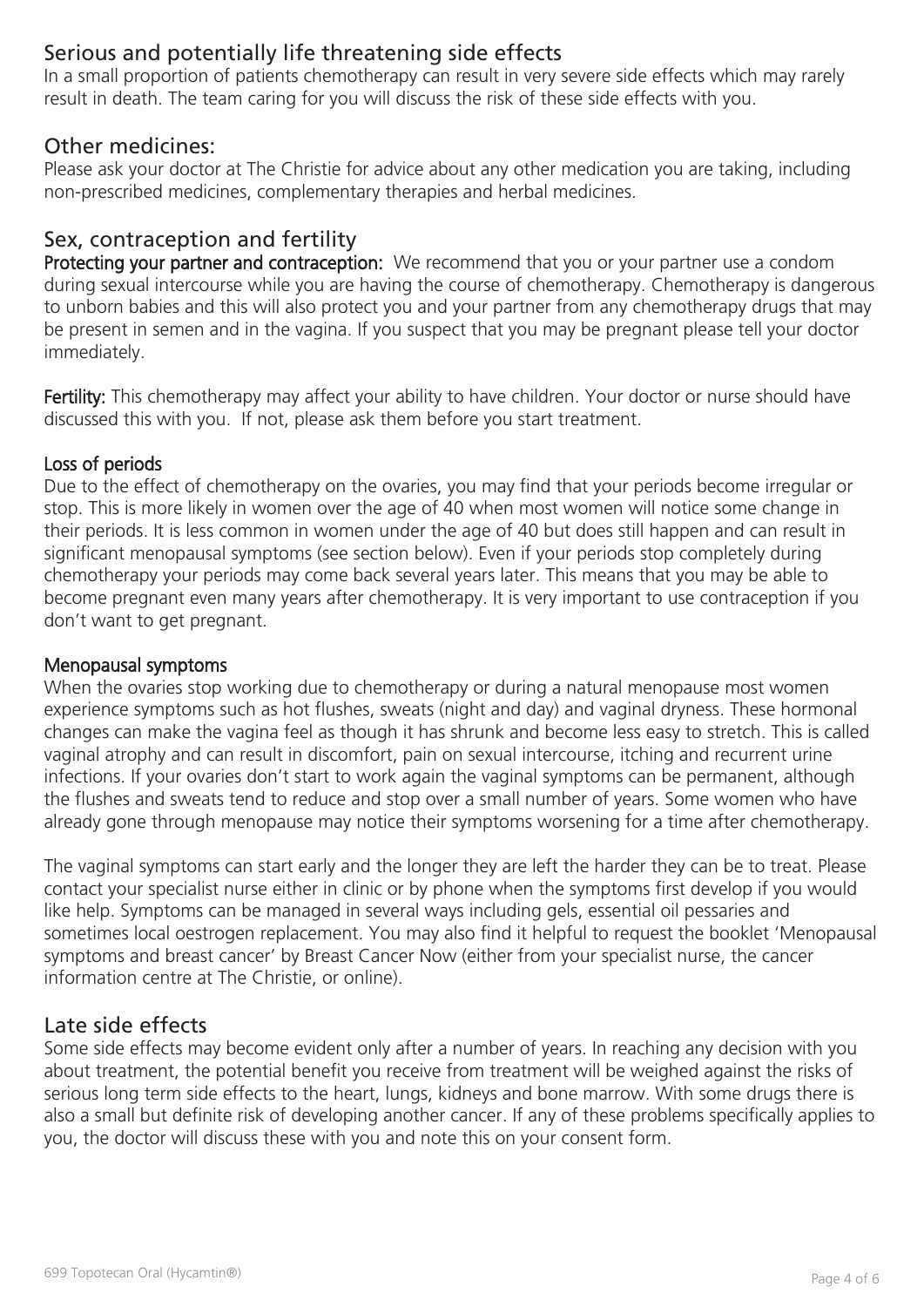# **Contacts**

If you have any general questions or concerns about your treatment, please ring the area where you are having treatment:

Administration enquiries - 0161 918 7606/7610 Chemotherapy nurse - 0161 918 7171 Clinical trials unit - 0161 918 7663 Lung cancer nurse team - 0161 918 2595

For urgent advice ring The Christie Hotline on 0161 446 3658 (24 hours)

Your doctor's secretary …………………………………….0161 ………..

Your hospital number is: ...........................................................

Your key worker is: ....................................................................